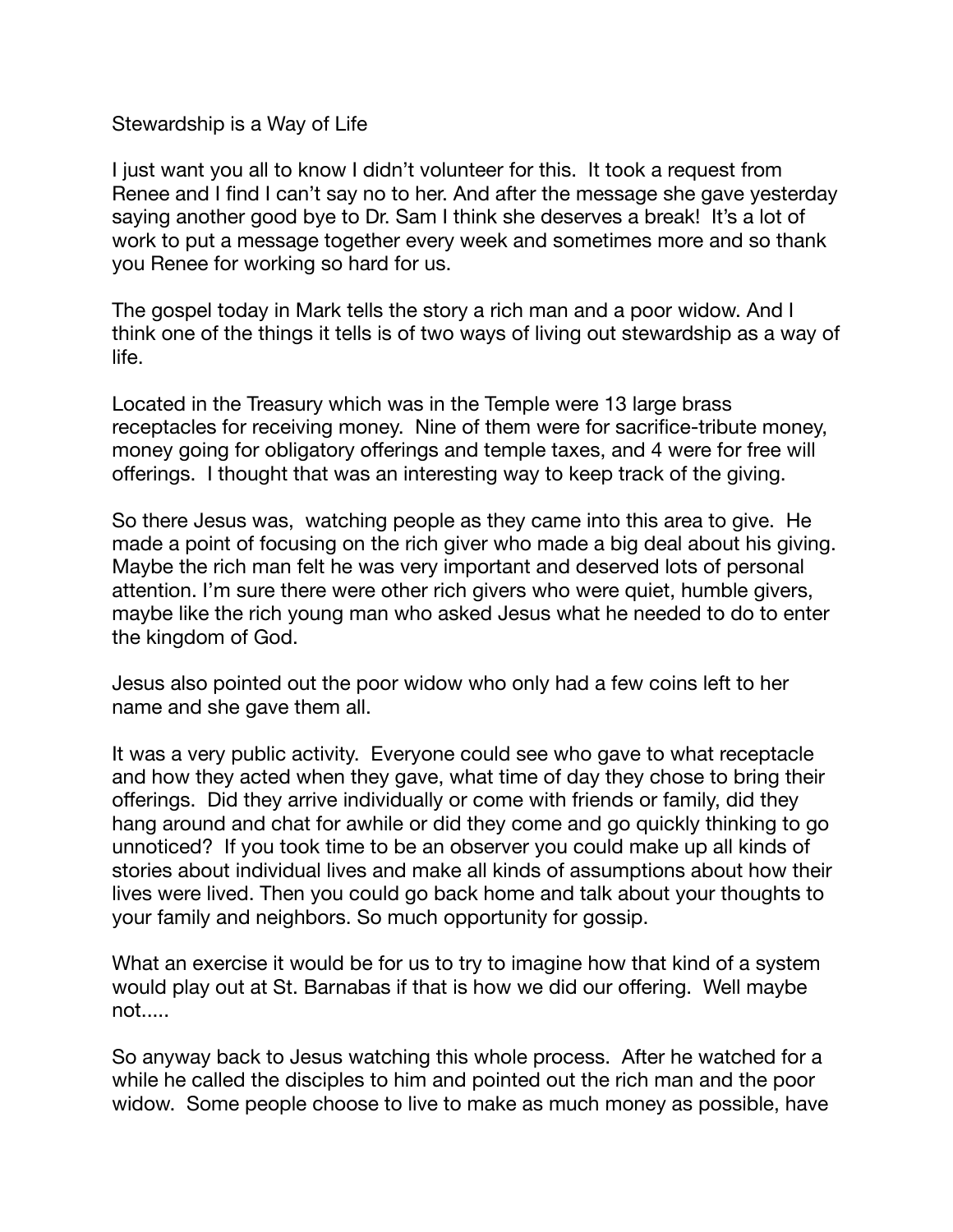the most influence as possible, cultivate the most power as possible thinking this was how life was to be lived. And he probably thought he was practicing good stewardship with his life.

The widow gives two mites. Jesus comments that she gave more than the rich man because she gave all her living away. Sacrificing all for God, a totally different life style than the rich man.

Now fast forward to our day and I asked myself how I give my living away as a sacrifice to God. How do I even come close. I don't come close but I like to think I practice.

I have been practicing living a spiritual life for many years and the way I live my life today has changed as I have grown spiritually.

A long time ago, I decided I needed to be a part of a spiritual community, a Christian community. I was invited to a church in Santa Cruz by a friend and after the second invitation I said yes. I was greeted by the pastor, a Japanese American surfer dude and thought ok I can do this. I found there were several other people who came to that church about the same time I did. We had similar negative experiences with organized religion in our pasts but had been lead to come back to the church. So it was a safe, loving place to sort of start over with God sharing our experiences with one another and experiencing in that church the presence of the Holy Spirit in our lives.

I started Bible studies, reading a daily devotional and meditating way back then and I continue to do those things today. I attend bible study lead by Clark on Sunday mornings. I read from Day by Day on my iPad and then read a daily devotional on line from the Society of Saint John the Evangelist. My meditation practice isn't as consistent as my reading but if I am mentally restless or unsettled it's a reminder to me that I need to sit quietly for a while and listen for the still small voice. I continue to do these because I find peace, comfort, spiritual direction, new insights from the scripture readings. I find encouragement and support to continue to commit my life to following the way of Jesus.

In my career as a nurse I was continually challenged and felt many times that Jesus was working with me, helping me solve difficult problems, leading me to people He needed me to see. I found I expected Him to show up. I expected to see miracles and I did. Maybe not earth shattering miracles but experiences that left no doubt in my mind that God is present with me always.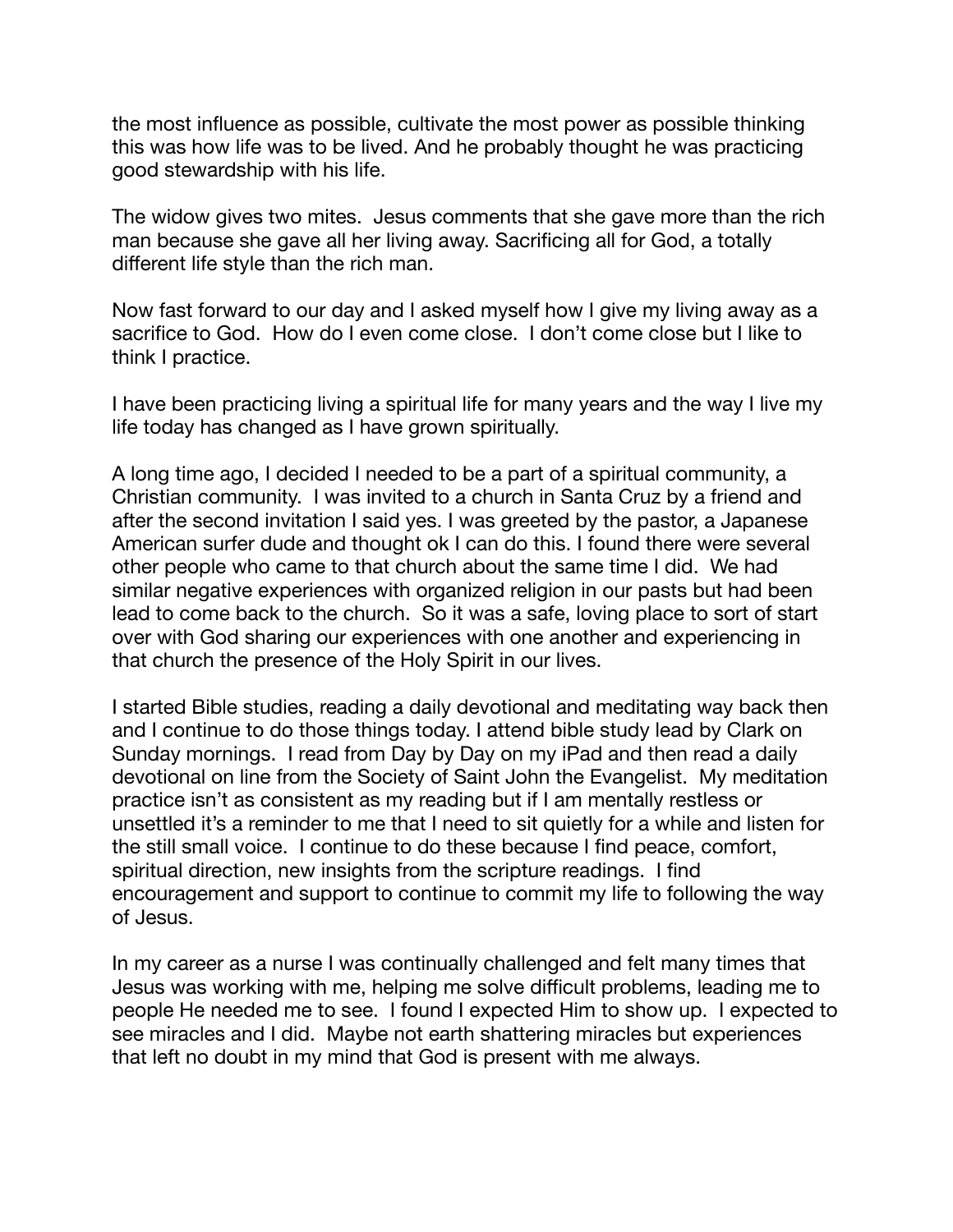The pace of my life is slower in retirement but I continue to need to give to others. If I focus on myself too much I am out of balance. I volunteer at TEAM because Jesus said to feed the hungry. I participate in the life of St. Barnabas because I was led to a church long ago and need to be a part of a Christian community. I volunteer at Parker Road because supporting the education of the young grade school age kids helps them successfully adjust to adult life. Doing a small thing in hopes of a better future.

Another part of my spiritual life is taking care of my body. What a gift to have a body to live in. I decided Yoga fit me best with it's emphasis on practice-not perfection. Focusing on the mind, the body and the spirit. Acknowledging we humans are make up of all three. As a result of this decision I am a part of another loving community, lots of them Christian, committed to sharing the love we have with our community hoping for a better world.

And then there's music. It was easy to become part of the choir here and even more so because Michael wanted to sing as well. As far as flute playing goes it dawned on me a bit late that I had been given a gift in the ability to play this beautiful instrument and I should use that gift. Kind of like not keeping my light under a basket. So it has been a blessing to me. The Northwinds Band is another wonderful, talented, loving community that I have the privilege to be a part of. More practicing Christians. Bringing joy to the community to counter the negativity around us. And it keeps going- playing in church, playing with Susan and playing with my brother.

Commitment to social justice and a more healthy environment I also think of as spiritual endeavor. We are stewards of our planet and there is a lot to be done. I try to do my part in recycling, trying not to use more water than I need, turning off lights when I'm not in the room, not using pesticides. We planted a butterfly and hummingbird garden with native perennials, hoping to give the monarch butterflies a place to feed and grow. I fed honeybees this fall finding out they are hungry when most of the flowers are gone. Honeybees do a whole lot in providing us our food and they are having a hard time surviving these days.

My social justice commitment is through the LWV. I feel the best way for us to continue to live in a democracy is to exercise our right to vote. So Michael and I register new voters, at high schools, colleges, retirement communities and courthouses where new citizens are sworn in.

So that's me trying to love God and my neighbor as best as I can, believing God is all around, in everyone, in all of creation...everywhere I look. And I can't help but give back to the love that first loved me.